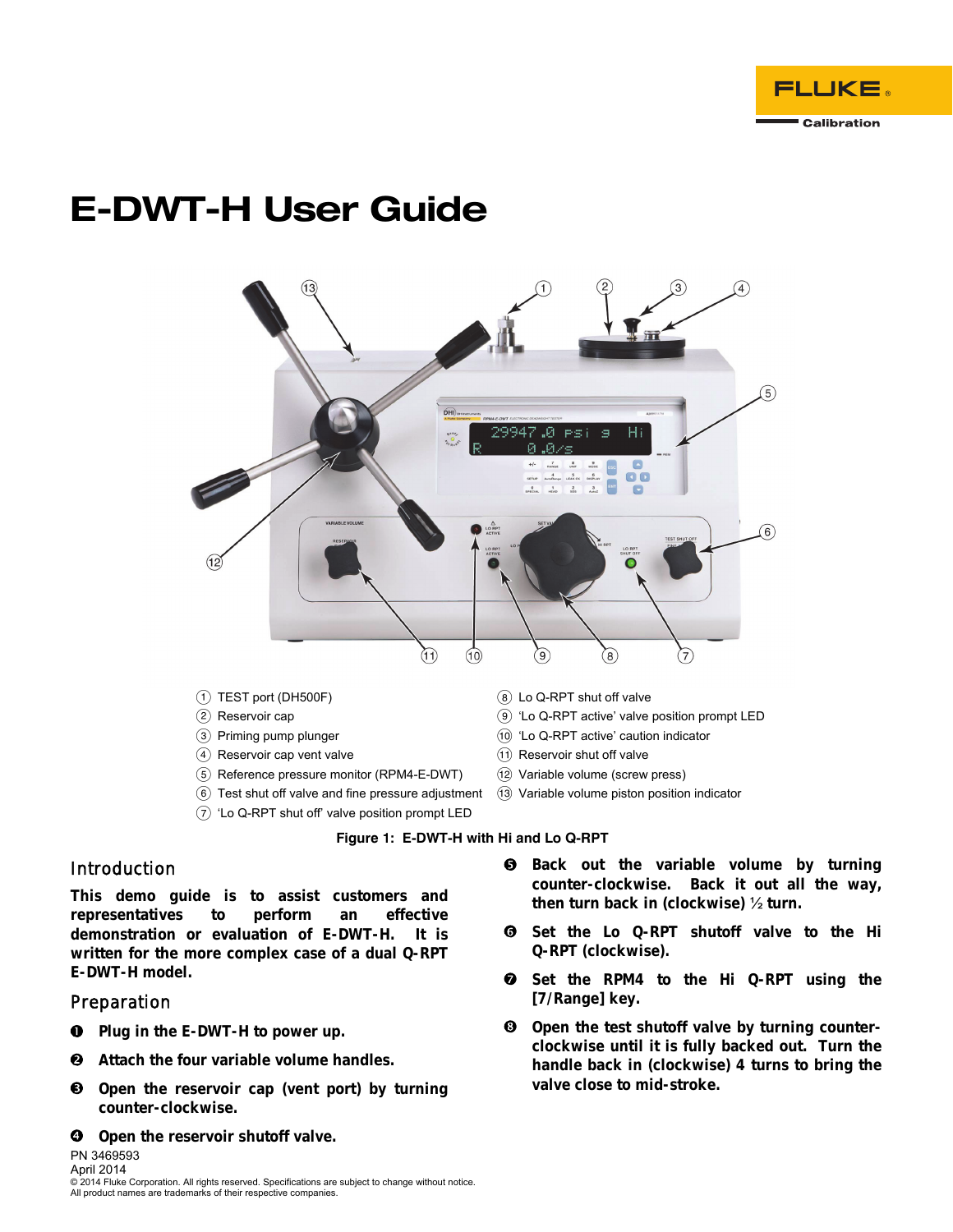# **DUT Connection and Priming**

- *Remove the shipping plug from the test port on top of the E-DWT-H enclosure.*
- *Connect the gauge to be tested loosely into the test port. One point in the DUT connection should remain loose enough to bleed some test fluid out through it. If there are multiple adaptors used to connect the DUT, leave the loose fitting at the highest point possible. If the DUT is a gauge with a built-in bleed port, open this port.*
- *Pull up on the reservoir plunger.*
- *Push down the reservoir plunger until clear fluid, with no air bubbles, bleeds out the loose DUT connection. For a system with a large volume of air, you may need to cycle the plunger more than once to start the fluid flowing out the open port.*
- *Tighten the loose DUT connection.*
- *Push the reservoir plunger down until 30 to 50 psig is indicated on the RPM4-E-DWT display, or until the bottom of the plunger stroke is reached. While holding the 30 to 50 psig pressure with the plunger, close the reservoir shutoff valve to hold pressure in the system.*

# **Warning**

**Do not generate more than 100 psig pressure using the reservoir priming pump plunger. The reservoir hardware and seals are not designed for greater pressures and may be damaged.** 

## **Running an E-DWT-H Quick Test**

*Select [ENT] on the RPM4-E-DWT to begin Quick Test setup.* 

## **Note:**

**The RPM4 must be in a display mode , such as the Rate display, that does not use the [ENT] key for other display functions.** 

*Choose Quick* 

- *Select units, ie. psi.*
- *Select DUT FS range, ie. 10,000.*
- *Enter DUT Tolerance.*

**As an example, the DUT tolerance may be ±0.25%, but you may want to enter 0.1% for the purposes of the demonstration. It will be more likely you'll see an out of tolerance data point and see E-DWT's reaction.** 

- *Select test increments, ie. 20%*
- *Select Up and Down points, if desired.*
- *Confirm the test selections by pressure [ENT].*
- *Confirm the unit*'*s setting of an AutoRange.*

## **Note:**

**When an AutoRange is selected on RPM4, the unit automatically sets it's pressure upper limit (for alarms), stability test pass/fail criteria, pressure display resolution and Q-RPT range selection based on the DUT range and tolerance entered by the operator.** 

- *If a zero point is required for your test, open the reservoir shutoff valve and confirm that the test shutoff valve is open. This will produce zero gauge pressure in the test system. After recording this point, you should repeat step 6 of* **DUT Connection and Priming** *to prime the system again. Be aware that even when the reservoir shutoff and test shutoff valves are open, there may be a difference in pressure between the DUT and the E-DWT due to fluid head. For more precise instruments with lower ranges, you may need to zero the DUT before making final test connections.*
- *AutoTest will guide you to set each pressure that was defined in* **Running an E-DWT-H Quick Test***.*

# **Note.**

**Use the variable volume to control pressures. For more precise control, use the test shutoff/fine pressure adjust valve. When testing DUTs, especially analog gauges, set test pressures according to the indication on the DUT, then read (or let the RPM4-E-DWT's software read and record) the reference pressure value for you. When running the AutoTest, you will not be prompted to enter DUT indications because the DUT is expected to be set to the nominal test point.**